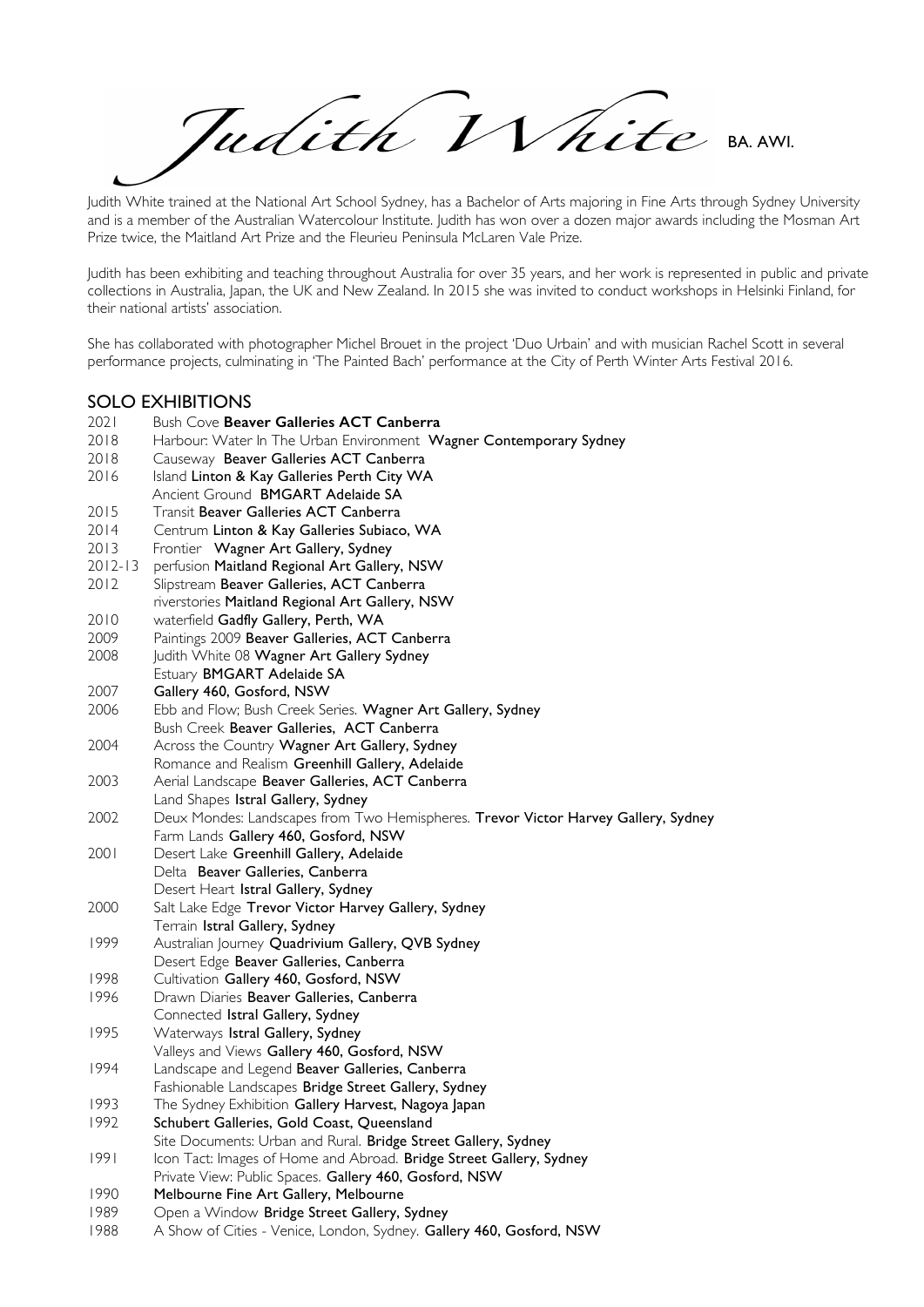### 1986 Marsden Galleries, Bathurst, NSW

|                 | <b>SELECTED GROUP EXHIBITIONS</b>                                                                               |
|-----------------|-----------------------------------------------------------------------------------------------------------------|
| 2020            | Ravenswood Australian Women's Art Prize                                                                         |
| 2020            | Paddington Art Prize. Sydney                                                                                    |
| 2019            | Ravenswood Australian Women's Art Prize                                                                         |
| 2019            | Abstraction; a feeling of being inside Wagner Contemporary Sydney                                               |
| 2019            | Calleen Art Prize Cowra Regional Art Gallery NSW                                                                |
| 2018            | Australian Watercolour Institute exhibition Gosford Regional Art Gallery NSW                                    |
| 2017            | Ravenswood Australian Women Artist's Prize Sydney                                                               |
| 2017            | Gallipoli Art Prize Sydney NSW                                                                                  |
| 2016            | JADA Drawing Prize Grafton Regional Art Gallery NSW                                                             |
| 2015            | Muswellbrook Art Prize Muswellbrook Regional Art Gallery NSW                                                    |
|                 | Tattersall's Club Landscape Art Prize Brisbane QLD                                                              |
|                 | Gallipoli Art Prize Sydney NSW                                                                                  |
| 2014            | Across The Water; China-Australia. Modern Masters of Watercolour. Quanhua Art Gallery, Zhujiajiao China         |
|                 | Mosman Art Prize Sydney                                                                                         |
|                 | Tattersall's Club Landscape Art Prize Brisbane QLD                                                              |
| 2013            | Now&When Contemplating Climates on the South East Coast ANU / Sapphire Coast Marine Discovery Centre,           |
|                 | Eden NSW                                                                                                        |
| $2012 - 13$     | Larapinta Trail Artists Shoalhaven City Arts Centre, Nowra NSW                                                  |
| 2012            | Drawing: A fundamental liberation Solander Gallery, Canberra                                                    |
|                 | Drawing: A fundamental liberation Wagner Art Gallery, Sydney                                                    |
|                 | in [two] art S.H.Ervin Gallery, Sydney                                                                          |
|                 | Larapinta Trail Artists Moree Plains Gallery NSW                                                                |
|                 | The Larapinta Exhibition. Defiance Gallery Sydney                                                               |
|                 | Tattersall's Club Art Prize Brisbane, QLD                                                                       |
| 2011            | Gallipoli Art Prize Sydney NSW                                                                                  |
| 2010            | Gallipoli Art Prize Sydney NSW                                                                                  |
|                 | in [two] art Maitland Regional Art Gallery NSW                                                                  |
| 2009            | Controversy & Acclaim - Sixty Years of the Mosman Art Prize Mosman Regional Art Gallery, Sydney                 |
|                 | Tattersall's Club Art Prize Brisbane QLD                                                                        |
| 2006            | Fleurieu Peninsula Art Prize McLaren Vale, SA                                                                   |
|                 | Gosford Art Prize. Gosford Regional Art Gallery, NSW                                                            |
|                 | View of Maitland from the Riverbank (with apologies to Jan Vermeer and the View of Delft) Maitland Regional Art |
|                 | Gallery, NSW                                                                                                    |
| 2005            | Collector's Choice 05. Wagner Art Gallery, Sydney                                                               |
| 2004            | Australian Watercolour Institute Exhibition Mosman Regional Art Gallery, Sydney                                 |
|                 | The Paddington Art Prize. Sydney                                                                                |
|                 | Fleurieu Peninsula Mclaren Vale Prize McLaren Vale SA                                                           |
|                 | Fleurieu Peninsula Art Prize McLaren Vale SA                                                                    |
|                 | Collector's Choice 04. Wagner Art Gallery, Sydney                                                               |
| 2002            | Australian Watercolour Exhibition Mosman Regional Art Gallery, Sydney                                           |
|                 | Jo Sonja/Packsaddle Exhibition New England Regional Art Museum Armidale NSW                                     |
| 2001            | Australian Watercolour Institute Exhibition Gosford Regional Art Gallery NSW                                    |
|                 | Westpac Sceggs Redlands Art Prize, Sydney                                                                       |
| 2000-07         | Tattersall's Club Art Prize Brisbane QLD                                                                        |
| 1999            | Looking at the Landscape Nolan Gallery Canberra ACT                                                             |
| 1996            | Westpac Sceggs Redlands Art Prize, Sydney                                                                       |
| 1995            | Travels Afar Gallery 460 Gosford NSW                                                                            |
| 1992            | Fine Australian Painting Melbourne Fine Art Gallery, Melbourne                                                  |
| 1991            | Artists Abroad Melbourne Fine Art Gallery, Melbourne                                                            |
| 1990            | Australian Watercolour Institute Exhibition Museum of Mexico, Mexico City                                       |
| 1988<br>1987-85 | Wynne Prize Art Gallery of New South Wales, Sydney                                                              |
| 1986            | Sydney Morning Herald Heritage Art Prize Blaxland Galleries Sydney                                              |
|                 | Manly Regional Art Gallery                                                                                      |
|                 |                                                                                                                 |

## COLLABORATIONS AND PERFORMANCES

- 2016 The Painted Bach City of Perth Winter Arts Festival Linton & Kay Galleries performance with cellist Rachel Scott<br>2014 The Painted Bach Grafton Regional Art Gallery, NSW performance with cellist Rachel Scott
- 2014 The Painted Bach Grafton Regional Art Gallery, NSW performance with cellist Rachel Scott<br>2013 The Painted Bach The Italian Forum Cultural Centre, Leichhardt NSW performance with ce
- The Painted Bach The Italian Forum Cultural Centre, Leichhardt NSW performance with cellist Rachel Scott
- 2004 Judith White & Michel Brouet Gallery 460 Gosford NSW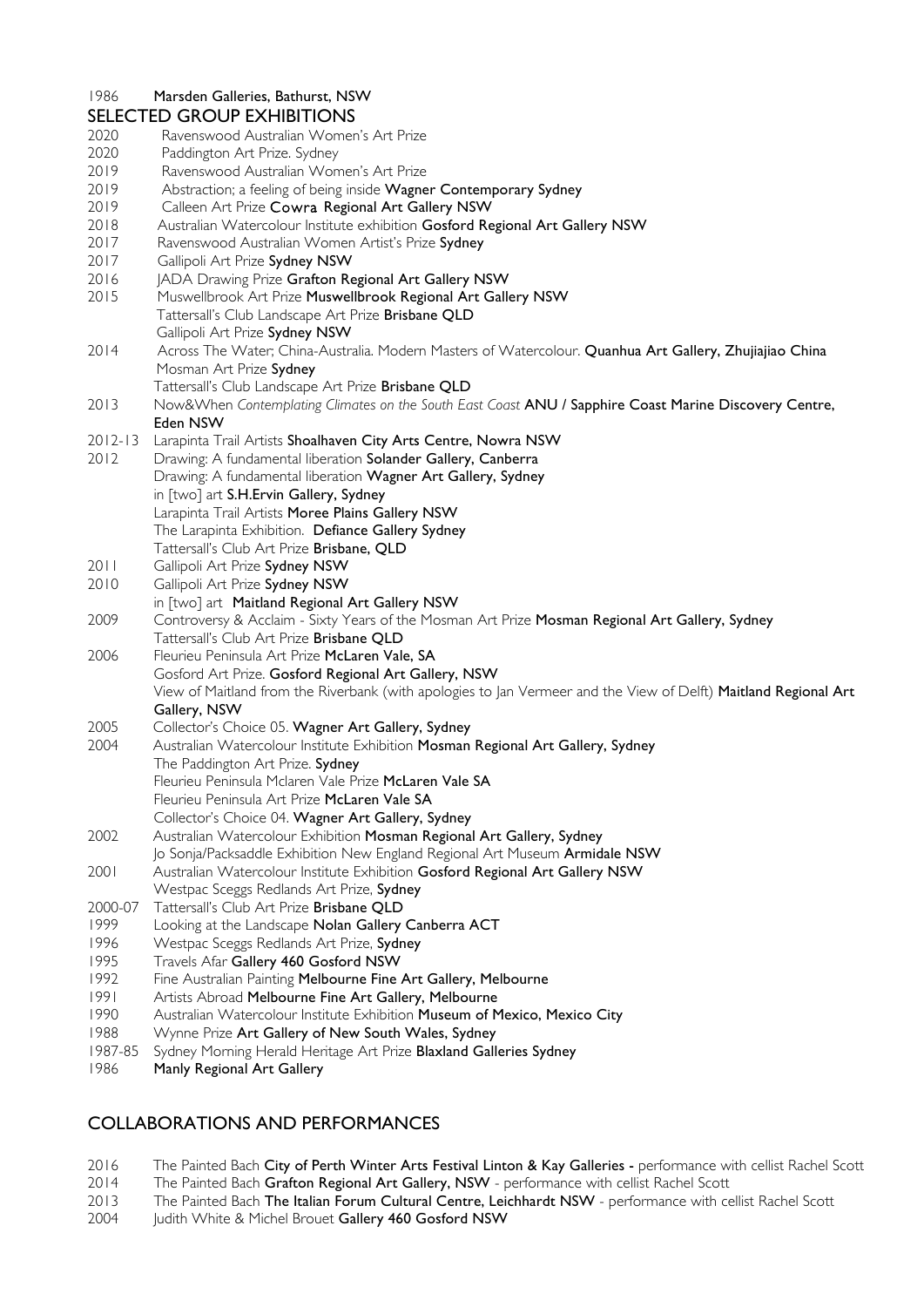- 2003 Duo Urbain New England Regional Art Museum, NSW collaboration with photographer Michel Brouet Street Level Chifley Square, Sydney – annex to Trevor Victor Harvey Gallery - collaboration with photographer Michel Brouet
- 1996 Duo Urbain Galerie Australe, Nouméa, New Caledonia collaboration with photographer Michel Brouet
- 1993 Sydney Duo Espace Alliance, Sydney a joint exhibition with photographer Michel Brouet

# **AWARDS**

- 2004 Fleurieu Peninsula McLaren Vale Art Prize
- Maitland Art Prize
- 2002 Chroma Art Prize 1998 Mosman Art Prize
- 1993 Margaret Fesq Memorial Art Prize
- 1992 Wyong Festival Open Art Prize
- 1991 Mosman Art Prize Peoples choice
- 1988 Woollahra Bicentennial Art Prize for Watercolour
- Margaret Fesq Memorial Art Prize
- 1986 Manly Daily Art Prize
- 1986 Wyong Festival Open Art Prize
- 1985 Margaret Fesq Memorial Art Prize
- 1983 Mosman Art Prize

# COLLECTIONS AND COMMISSIONS

Hunter Medical Research Institute, hospital foyer Newcastle Macquarie Dictionary 6<sup>th</sup> Edition (published 2013) cover Hilton Hotel Sydney, Glass Restaurant Morgan Stanley Blake Dawson Waldron NRMA Sydney Southern Pacific Petroleum/Central Pacific Minerals P.L. Amgen Australia Pty Ltd. Book Cover - Sydney Harbour and Foreshores - published by Echelon Management Group. Ramada Renaissance Hotel, Sydney. Hilton Hotels - Sydney and Tel Aviv. Westin Stamford Hotel, Singapore. Conrad Jupiter Hotel, Brisbane. Peter Burrows and Associates, Sydney. Aubrey F. Crawley & Co., Sydney. Whitehead Green & Cooper, Sydney. Fisher & Paykel, Brisbane. BZW Services. Olympic Co-ordination Authority - Homebush Bay, Sydney. Attorney General's Department of NSW - Burwood Law Courts, Sydney. Walker Corporation. Jones Lang Wooton, Sydney. Qantas Airlines - Australia and New Zealand.

## PUBLICATIONS

*Perfusion.* HMRI artist in residence exhibition catalogue. Jo Eisenberg OAM Director Maitland Regional Art Gallery *Now&When Contemplating Climates on the South East Coast John Reid, Australian National University Australian Watercolour Institute 80th Anniversary.* Philip Mathews 2006 *Impressions of Woollahra; Past & Present*. published by Allen & Unwin. *Australian Women Artists* edited by Max Germaine. *Australian Watercolour Institute 75th Anniversary.* Beagle Press 1998.

### BIBLIOGRAPHY

- 2018 Sasha Grishin *Water metaphor for history's ebb,flow* Canberra Times April 25
- 2015 Sasha Grishin *Landscape artists returns with solo exhibition* Canberra Times February 21
- 2012 Sasha Grishin *Treasure hard to find in drawing exhibition* Canberra Times, November 10 Zilka Grogan *Drawn to the depth* Wentworth Courier, July 11 Charly Smith *A journey with slipstream* Canberra Times, June 6